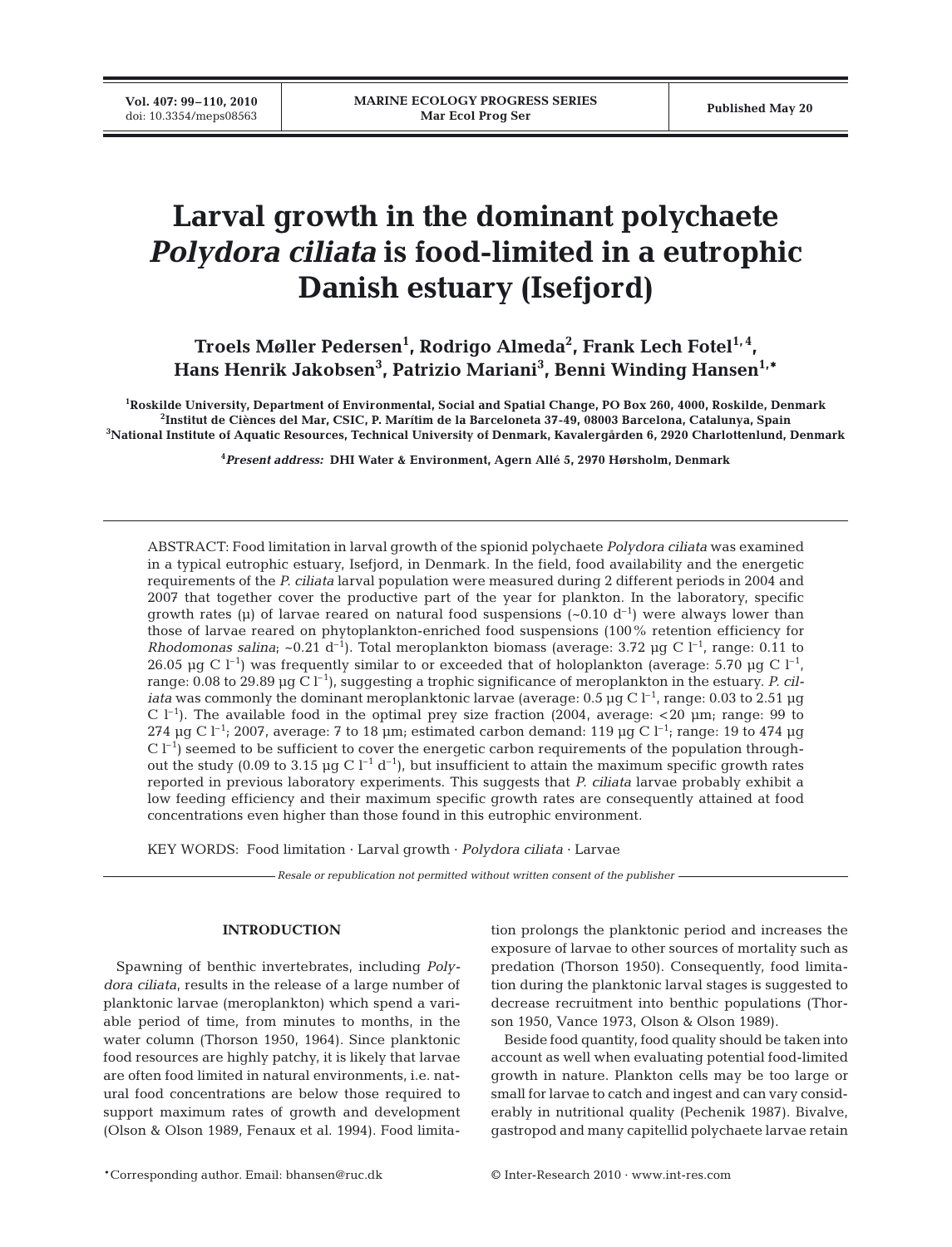food particles in the nano-fraction  $(2 \text{ to } 20 \text{ }\mu\text{m})$  from a few to 15 µm equivalent spherical diameter (ESD) (Riisgård et al. 1980, Hansen 1993, Raby et al. 1997). In contrast, small spionid polychaete larvae (5 to 10 setigers) are able to ingest large centric diatoms, e.g. *Coscinodiscus* spp. (Anger et al. 1986). Recent experiments indicate that the particle regime which *Polydora ciliata* can exploit increases during the larval ontogeny from 4 to 50 µm ESD, and the optimal food size for small larvae  $(230 \pm 30 \,\mathrm{\upmu m})$  in length) is around 12 µm (Hansen et al. unpubl.). A similar ontogenetic development of the retention spectra has previously been reported in gastropod veliger larvae (Hansen 1991). Thus, food limitation is not solely due to a general low food concentration; i.e. a match between available food size and the physiological capabilities of the larvae is also crucial for optimal feeding and growth.

Food limitation is thought to be more important for crustacean larvae than for the ciliated larvae of bivalves and echinoderms (Olson & Olson 1989). Furthermore, food limitation is expected to be less important in coastal waters than in oceanic waters (Huntley & Boyd 1984). However, food limitation in coastal waters has been reported for bivalve (Fotel et al. 1999) and echinoderm larvae (Fenaux et al. 1994, Eckert 1995). In case of polychaete larvae, studies are very scarce but the existing research suggests food-limited growth during summer (Paulay et al. 1985, Hansen 1999).

Spionid polychaetes, and very often *Polydora* spp., are among the most common invertebrates in neritic

benthic environments. During certain periods, their planktotrophic larvae can be the major component of meso-



 $\frac{56}{N}$ 

Fig. 1. Søminestationen sample station  $(\star)$  in the Danish estuarine system, Isefjord (55° 42' 44.45" N, 11° 47' 45.48" E)

zooplankton (200 to 2000 µm) (Schram 1968, Anger et al. 1986 and references therein, Zajac 1991, Pedersen et al. 2008), suggesting an important role as grazers on primary producers. However, the possible trophic function in the marine carbon flow of polychaete larvae, as well as other meroplanktonic larvae, remains largely unknown. In order to fully understand the function of planktotrophic larvae in the ecosystem, their temporal and spatial abundance as well as their physiological requirements must be assessed.

The objectives of the present study were to first test if larvae of the spionid polychaete *Polydora ciliata* exhibited food-limited growth *in situ* throughout the entire productive part of year in plankton. To address this topic we carried out 2 experimental approaches: (1) we determined the food availability (in terms of quantity and quality [size]) for *P. ciliata* larvae in its habitat and evaluated if it was enough to support the maximum growth rates *in situ* as observed in previous laboratory experiments (Almeda et al. 2009); (2) we assessed the degree of food limitation by comparing growth rates of larvae reared on natural food suspensions with those reared on natural food suspensions enriched with cultivated phytoplankton (*Rhodomonas salina)* in excess in the laboratory. The second objective of the present study was to estimate the energy requirements of *P. ciliata* larval populations and their trophic significance.

#### **MATERIALS AND METHODS**

**Field site and sampling.** The present study was conducted during 2 periods in 2004 (April to September) and 2007 (September to November), covering the entire productive part of the year, at the field station Søminestationen (Fig. 1) situated in the Isefjord, Denmark. The field site has a depth of 4 m and is characterized by muddy bottom sediments and eutrophic waters (Rasmussen 1973), being a relevant example of a boreal shallow water estuary (Conley et al. 2000).

Quantitative zooplankton samples were collected every 3 to 4 wk by duplicate hauls in 2004 and more frequently (every second day to second week) by single hauls in 2007. The hauls were conducted from bottom to surface with a 45 µm mesh size WP-2 net equipped with a closed cod-end and a digital flow meter (Hydro Bios, model 438 110). Samples were gently concentrated on a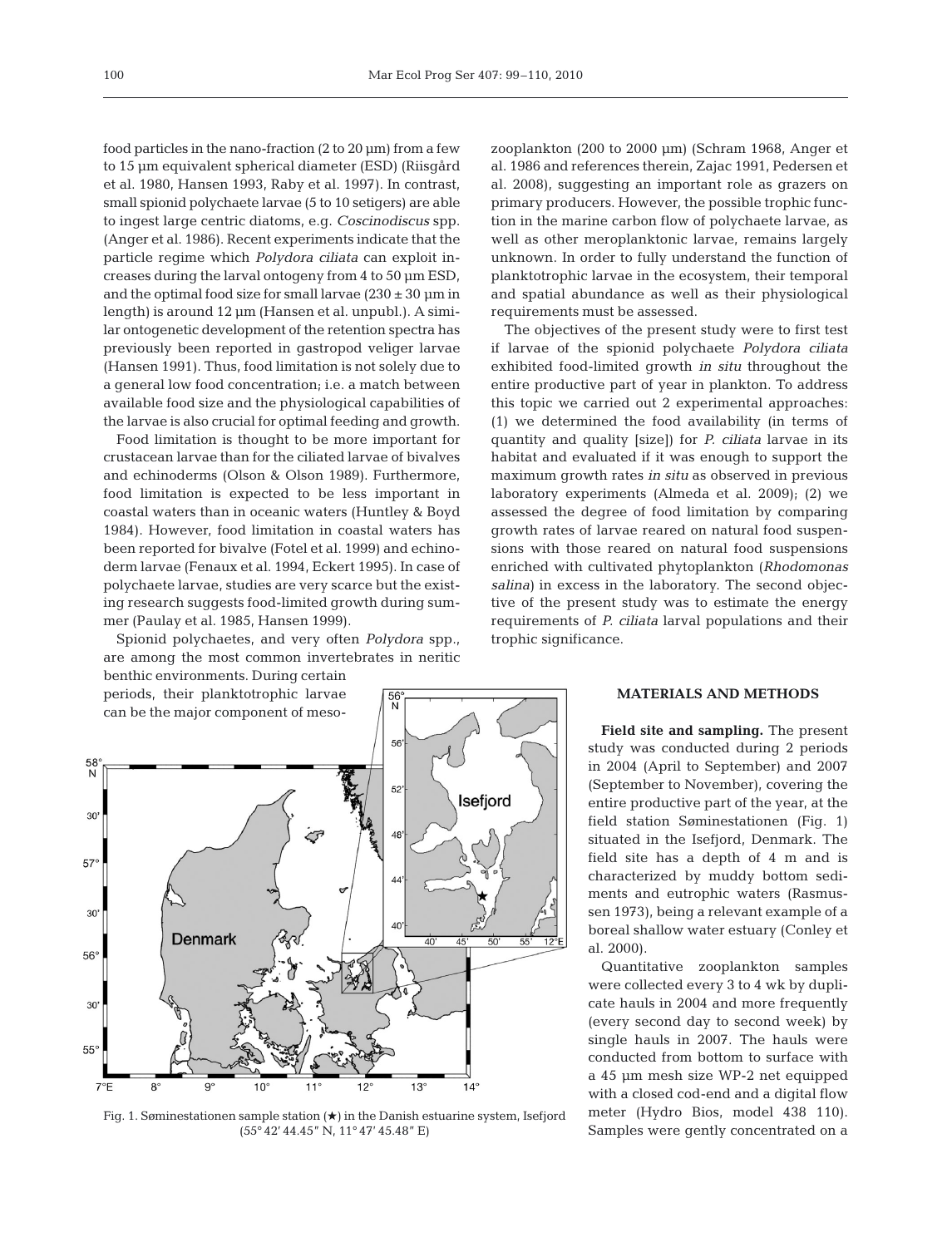45 µm screen and stored in containers with 80 to 96% ethanol in final concentration.

Live zooplankton for growth experiments were gently collected by trawling the WP-2 net equipped with a 1 l closed cod-end at slow speed through surface water (0 to 2.5 m). Immediately after the net was retrieved, zooplankton were diluted by surface water and brought to the laboratory in a 50 l thermo box.

Seawater samples for food availability studies and growth experiments were collected every second day during growth incubation experiments. The discrete samples were taken at 0, 1, 2, 3 and 4 m depth by a 3 l heart-valve water bottle sampler pooled in a 30 l bucket; these were considered integrated water column samples. Temperature was also measured every second day during growth incubation experiments by a thermometer attached to the sampling bottle, and salinity was determined by a hand-held refractometer (ATAGO) with a resolution of 0.5 salinity units.

Food availability. According to an ongoing study (Hansen et al. unpubl.), the particle regime *Polydora ciliata* can exploit increases during the larval development from 4 to 50  $\mu$ m ESD, and the optimal food size for small larvae  $(230 \pm 30 \mu m)$  in length) is around 12 µm (range: 7 to 18 µm). Therefore, large phytoplankton chains or colonies can most likely not be captured by *P. ciliata* larvae. We used 2 experimental approaches to determine the food availability for *P. ciliata* larvae: (1) fractioned chlorophyll *a* (chl *a)* measurements and (2) plankton community analysis.

*Fractioned chl a measurements:* We fractionated collected seawater through Nitex screens and into different size fractions (<20, 20–50, 50–200 and >200 µm) in order to assess the available phytoplankton biomass for *Polydora ciliata* larvae. Water samples (50 ml) of each fraction were filtered in triplicate through GF/F filters by use of syringes and filter capsules. The filters with retained particles were extracted overnight in 96% ethanol as the extraction solvent (according to Jespersen & Christoffersen 1987). If necessary, the extract was filtered through 0.2 µm filter capsules or centrifuged to get rid of particles. Chl *a* and phaeopigments in the extractions were measured in quartz glass cuvettes on a Turner Designs 700 fluorometer.

*Plankton community analysis:* We analysed the size structure and morphological composition of the plankton community in order to assess the available food for *Polydora ciliata*. Samples of natural seawater were fixed in acid Lugol's to a final concentration of 5%, stored in brown glass bottles and analysed in an automated microscope (FlowCAM®, www.fluidimaging. com) within 48 h after fixation. Each sample was analysed in triplicate for 20 min. Images of plankton particles were continuously acquired by a video camera. The automated microscope counted and registered the metric dimensions of the particles and assigned a unique identifier to each which was used later for image retrieval and sample analysis (Sieracki et al. 1998). We used the autoimage mode data acquisition in the software package VisualSpreadsheet (VISP, v 1.5.16, www.fluidimaging.com) with a minimal particle size of 5 µm. The procedure allowed us to derive individual particle width (*W)* and length (*L)*, while particle volume (*V)* was calculated assuming prolate spheroid particle shapes:

$$
V = \frac{\pi \times W^2 \times L}{6} \tag{1}
$$

The aspect ratio (*W*/*L)* was used to differentiate between chain-formed and spherical particles. The relevant aspect ratio was decided for each sample run, but it was typically around 0.4. The individual particle volumes were converted to cell carbon using the carbon:volume relationship given by Montagnes et al. (1994) for autotrophic flagellates (spherical particles). The chain-formed particles presented a different challenge. Because chains are formed by smaller cells with similar carbon content, we applied a constant carbon:volume relationship. This fixed value was based on inspections of the images generated by the FlowCAM which revealed dominance of diatoms of the species *Skeletonema* cf. *costatum* during periods when chain-formed particles were present. Typically, these cells had a size of 20 µm which corresponds to a carbon:volume ratio of 0.06 using the appropriate isometric carbon:volume relationship for diatoms (Montagnes et al. 1994).

Total phytoplankton biomass ( $\mu$ g C l<sup>-1</sup>) was regressed against the measured chl  $a$  (µg chl  $a$  l $^{-1}$ ) to obtain a conversion factor. This conversion factor was applied to calculate the available phytoplankton biomass in term of carbon from the chl *a* measurements.

**Growth experiments.** We carried out 9 growth experiments during the 2 study periods (Table 1). *Polydora ciliata* larvae were concentrated from the container by light attraction using a cold fiber optic light source. Early larvae (<300 µm in length) were sorted with a pipette under a dissecting microscope and incubated within a few hours from collection. Larvae were incubated for 5 d in 2 types of food treatments (3 to 5 replicates per treatment except in September 2004, see 'Results'): (1) natural seawater from the sampling site (screened through 200 µm), i.e. natural food suspensions; and (2) natural seawater (screened through 200 µm) with added culture phytoplankton (*Rhodomonas salina*, ~9 to 10 µm ESD) in excess, i.e. enriched food suspensions.

Excess of food  $({\sim}40\,000 \text{ cells m}^{-1})$  was obtained from published saturation levels of functional food responses according to Almeda et al. (2009). Incubations were conducted in 70 ml acid-washed glass bottles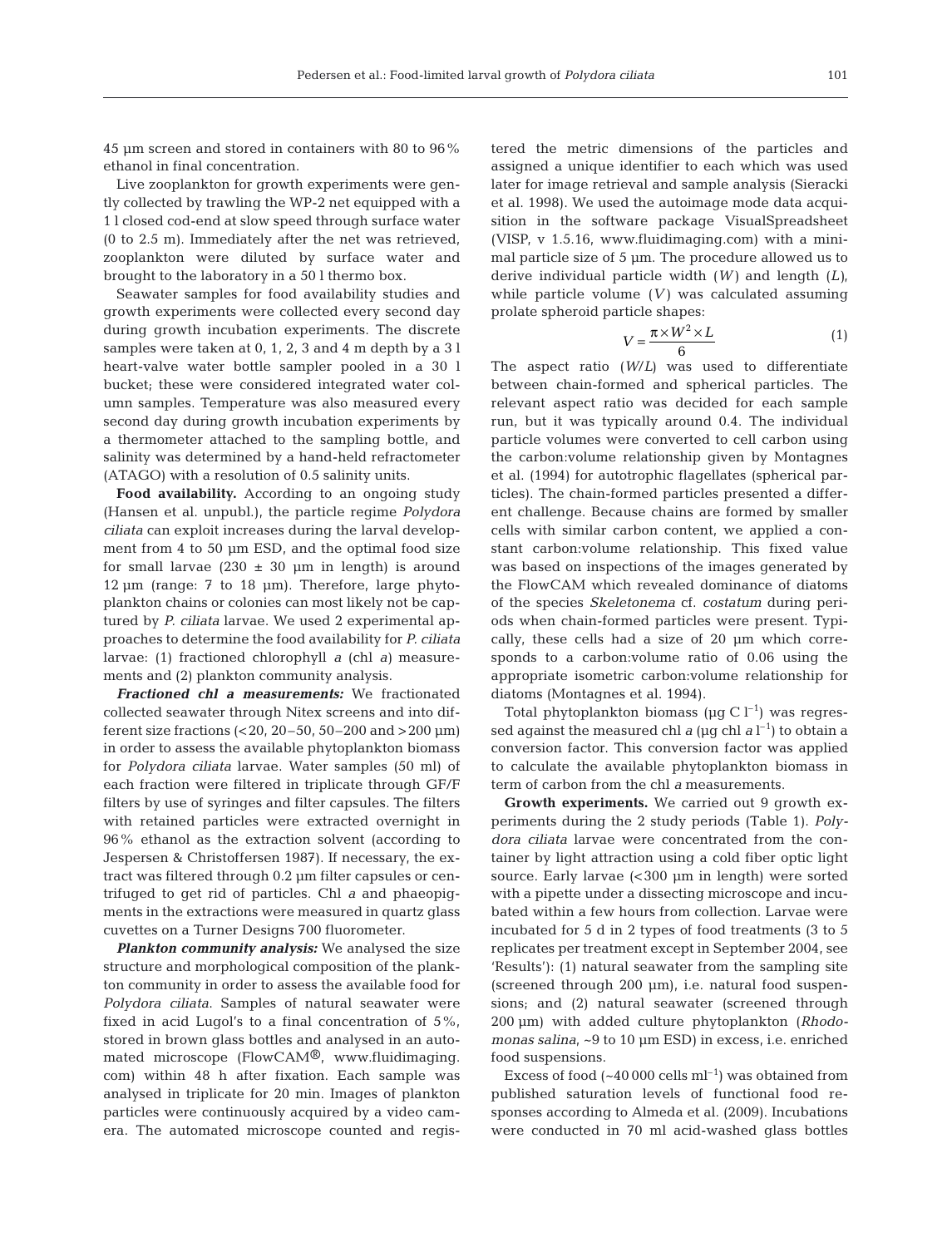Table 1. *Polydora ciliata.* Larval concentration and initial and final larval length in the growth experiments (\*converted from number of setigers according to Hansen 1999). Percent cleared in the bottles per day is calculated from the clearance rate versus body length relationship presented in Hansen et al. (unpubl.). The minimum and maximum clearance is based on the initial and final body length, respectively, and the intermediate is an average of the 2, each in natural food suspension. Estimates of the pelagic life span are based upon the growth rates in natural and enriched food suspension. In these estimates the initial length was set to 2.5 setigers and the length at metamorphosis was set to 17 setigers (Anger et al. 1986)

| Year | Experiment       | Larval<br>concentration | Initial larval<br>length    | Final larval length<br>(num)        |                               | Bottle volume cleared<br>$(% d^{-1})$ |                   | Pelagic life span<br>(d) |      |                  |
|------|------------------|-------------------------|-----------------------------|-------------------------------------|-------------------------------|---------------------------------------|-------------------|--------------------------|------|------------------|
|      |                  | $(larvae ml-1)$         | (num)                       | Natural                             | Enriched                      |                                       | Min. Intermediate | Max.                     |      | Natural Enriched |
| 2004 | May              | 0.5                     | $388.8 \pm 18.5^*$          | $645.8 \pm 17.2^*$                  | $801.8 \pm 50.7$ <sup>*</sup> | 37.5                                  | 48.8              | 60.0                     | 42.8 | 27.4             |
|      | Jun              | 0.5                     | $245.9 \pm 16.4*$           | $421.7 \pm 33.4$ * 678.5 $\pm 42$ * |                               | 21.5                                  | 31.0              | 40.5                     | 47.9 | 19.7             |
|      | Aug              | 0.5                     | $127.3 \pm 0^*$             | $342.2 \pm 95.9^*$                  | $663.1 + 50*$                 | 11.5                                  | 21.0              | 30.5                     | 23.9 | 12.3             |
|      | Sep              | 0.5                     | $241.3 \pm 23$ <sup>*</sup> | $462.1 \pm 58.9^*$                  | $488.1 \pm 25.8^*$            | 21.0                                  | 32.0              | 43.0                     | 46.4 | 38.9             |
| 2007 | Sep (initial)    | 1.43                    | $229.4 \pm 14.5$            | $283.6 \pm 17.2$                    | $524.2 \pm 12.1$              | 57.1                                  | 64.3              | 71.4                     | 57.8 | 15.0             |
|      | Sep (terminal 1) | 1.43                    | $217.7 \pm 25.3$            | $313.4 \pm 12.7$                    | $435.7 \pm 17.6$              | 54.3                                  | 68.6              | 82.9                     | 32.8 | 17.2             |
|      | Sep (terminal 2) | 0.86                    | $212.9 \pm 60.6$            | $283.7 \pm 8.5$                     | $350.5 \pm 7.8$               | 31.7                                  | 37.3              | 42.9                     | 29.8 | 17.1             |
|      | Oct              | 0.71                    | $295.2 \pm 52.5$            | $452.4 \pm 5.6$                     | $612.5 \pm 33.1$              | 38.6                                  | 49.6              | 60.7                     | 27.0 | 16.0             |
|      | <b>Nov</b>       | 0.57                    | $244.1 \pm 1.8$             | $318 \pm 14.6$                      | $490.4 \pm 7.8$               | 24.0                                  | 28.9              | 33.7                     | 49.5 | 17.0             |

placed on a plankton wheel at 0.5 rpm in dim light at 16°C. Larval densities varied depending on the experiment (Table 1). In the September terminal 1 experiment, we conducted an additional growth experiment (September terminal 2) with a different larval density in order to assess possible crowding effects. An initial subsample of larvae from each experiment was taken and fixed for length and setiger number determination. Every second day, 80% of the food suspension was removed by inverse filtration through 45 µm mesh and the suspension renewed from pre-screened integrated *in situ* seawater collected the same day from the sampling area (for natural food suspensions) or by *Rhodomonas salina* in excess (enriched food suspensions). At the end of the incubation, larvae from each experimental bottle were concentrated and fixed with acid Lugol's solution for later size measurements.

Larval specific growth rates were estimated from the increases in somatic biomass according to the expression for logarithmic growth:

$$
\mu = (24/T) \times \ln(W_f/W_i) \tag{2}
$$

where *T* is the duration of incubation (h) and  $W_i$  and  $W_f$ are the initial and final carbon biomasses of the larvae (µg), respectively.

In 2004, larval biomasses were estimated by counting the number of setigers  $(-30 \text{ larvae replicate}^{-1})$ . Average number of setigers (*S)* was converted to carbon biomass (*W*, µg) according to the equation (Hansen 1999):

$$
W = (6.81 \times 10^{-3})S^{2.03}, R^2 = 0.990
$$
 (3)

In 2007, larval biomasses were estimated by measuring body length  $(-40 \text{ larvae replicate}^{-1})$ . We converted average larval length (*L*, µm) to carbon biomass (*W*, µg) according to the equation (Hansen 1999):

$$
W = (1.58 \times 10^{-4})L^{1.38}, R^2 = 0.996 \tag{4}
$$

Setiger counting was carried out under an inverted microscope (100×). To measure body length, preserved larvae were placed under a dissecting microscope equipped with a digital camera and at least 40 images of random chosen larvae were taken per bottle (40× or inverted microscope [100×], depending on the experiment). These images were used with ImageJ software to measure length.

**Zooplankton abundance and energy requirements.** Quantitative zooplankton samples were split by a Folsom plankton splitter and a minimum of 300 individuals were counted and identified. Carbon biomass of the individual zooplankton taxa, including *Polydora ciliata* larvae, was estimated using the formulas reported by Nielsen et al. (2007, their Table 5.1).

Energy requirements of the population of *Polydora ciliata* larvae were determined in terms of estimated carbon demand (ECD) according to equation:

$$
ECD = (P\mu)/GGE \tag{5}
$$

where *P* is the population biomass of *P. ciliata* larvae (µg C l<sup>-1</sup>), µ is the specific growth rate (d<sup>-1</sup>) and GGE (= specific carbon growth/specific carbon ingestion) is the gross growth efficiency assumed equal to 0.29,  $R^2$  = 0.98 (Almeda et al. 2009). The population biomass of *P. ciliata* larvae was calculated as an average for each relevant month and the specific growth rates determined in our growth experiments were used.

Growth data were not normally distributed because of 2 outliers. Levine's test indicated that variances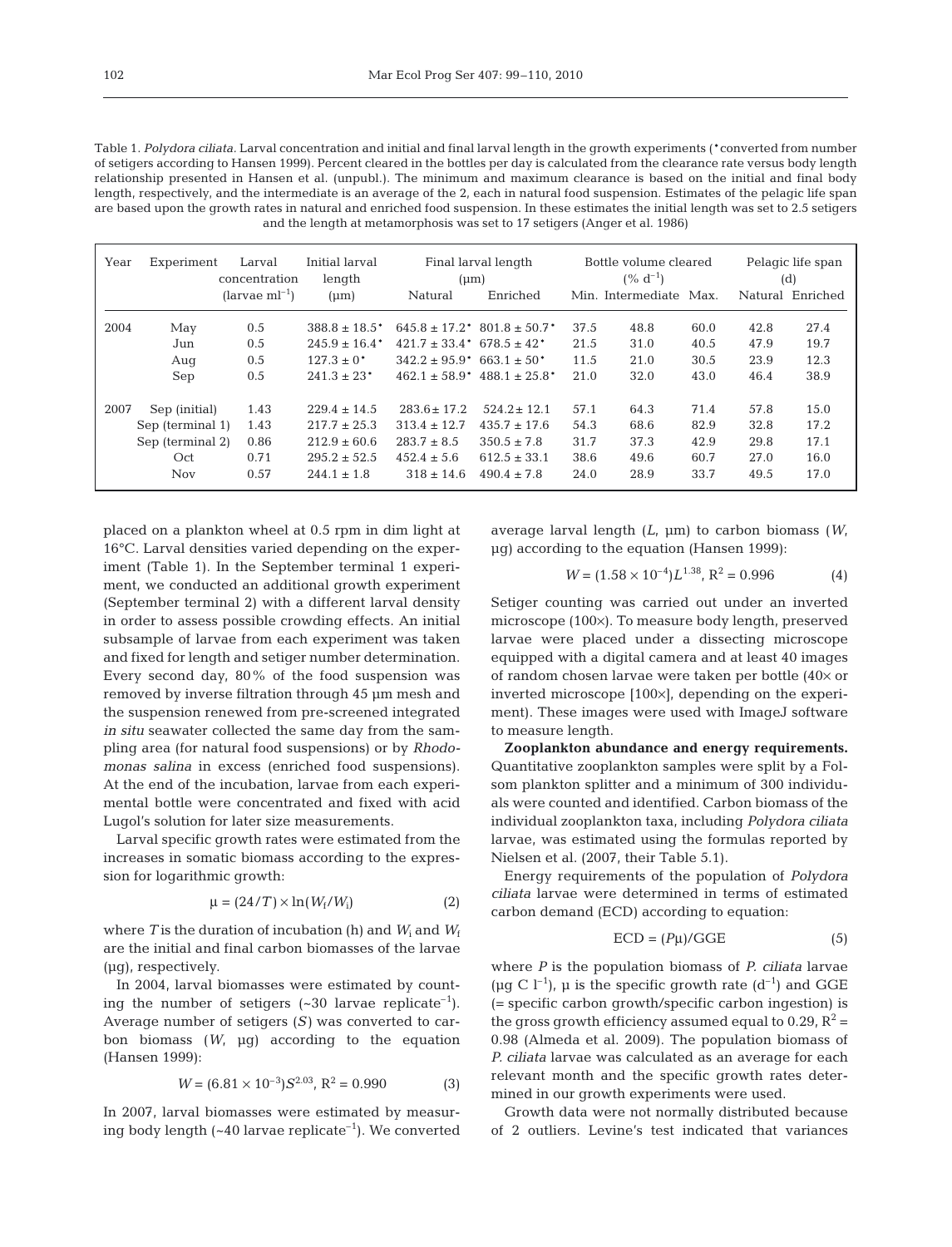were homogeneous, so further analysis was conducted on untransformed data. A 2-way ANOVA (Systat v.11) was conducted to determine the effects of treatment, time of growth experiment and their interaction on the specific growth rates. Multiple comparisons of significant effects were conducted with Bonferroni-corrected probabilities for planned comparisons, in particular comparing treatment for each experiment and seasonal differences within each treatment.

# **RESULTS**

# **Abiotic factors and food availability**

Temperature showed a typical seasonal pattern with spring temperatures of ~10°C, increasing in summer to around 20 $^{\circ}$ C, then declining throughout fall to ~5 $^{\circ}$ C (Fig. 2A). The salinity differed by ~5 units between September 2004 and September 2007 (Fig. 2A). Total



Fig. 2. (A) Integrated temperature and salinity and (B) size composition of the *in situ* phytoplankton community in Isefjord during the experimental periods in 2004 and 2007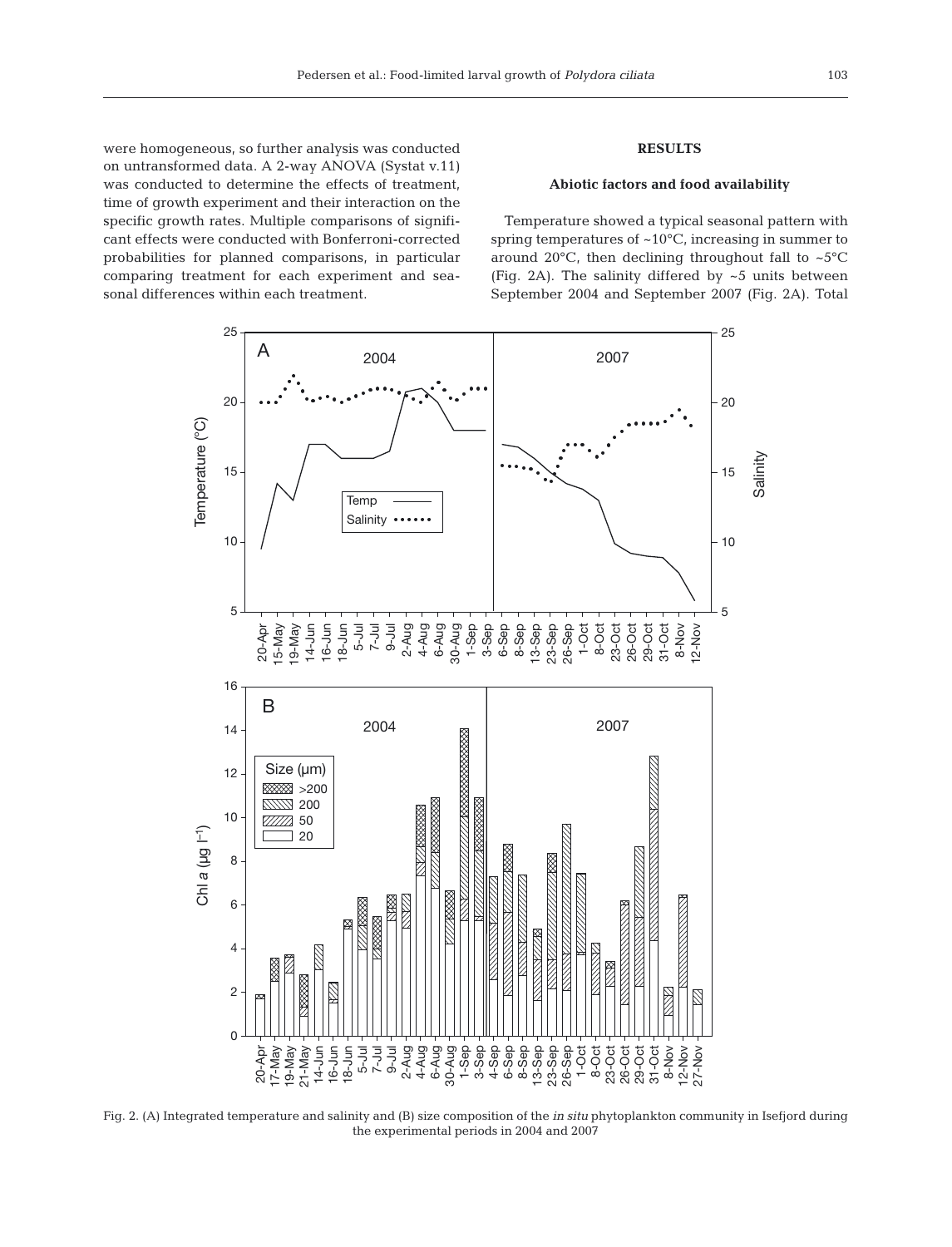chl *a* (Fig. 2B) reflects the bell-shaped pattern of the water temperature generated by the global radiation, with spring values of 2 to 3  $\mu$ g chl *a* l<sup>-1</sup>; values increased during summer, reaching  $\sim$ 10  $\mu$ g chl *a* l<sup>-1</sup>, and then declined with some fluctuations through the fall. The <20 µm phytoplankton size fraction was dominant most of the time from April to September 2004 (Fig. 2B) except 21 May, when the >200 µm size fraction was prevalent. In September 2007, phytoplankton were more or less equally distributed among 3 size classes  $( $20 \mu m$ ,  $20-50 \mu m$ ,  $50-200 \mu m$ ) except on 23$ and 26 September, when the 50–200 µm size fraction dominated. During October and November 2007, the 20–50 µm phytoplankton size fraction became more dominant until late November, when the phytoplankton present was either <20 or 50–200 µm. Phytoplankton >200 µm were mostly found in August and the beginning of September 2004.

Plankton biomass dynamics in 2007 estimated by the FlowCAM are shown in Fig. 3. The study site was highly dynamic in terms of plankton abundance and composition (Fig. 3A). Biomass fluctuations showed an initial dominance in chain-formed phytoplankton followed by 2 smaller biomass peaks of chain-formed particles, most likely *Skeletonema* cf. *costatum*, separated by ~20 to 30 d. The phytoplankton biomass outside the *S.* cf. *costatum* peaks was characterized by smaller ellipsoid particles. In September, most of the nonchained particles were dinoflagellates such as *Heterocapsa triquetra*, unidentified spheroid dinoflagellates of unknown trophy, cell doublets of *S*. cf. *costatum* and various unidentified flagellates. After the last pulse of *S*. cf. *costatum*, most of the particles were *H. triquetra* and small unidentified algae, while *S*. cf. *costatum* was present below the detection level. Since small larvae have much narrower prey size spectra than larger larvae (Hansen et al. unpubl.), we isolated the biomass fraction available for newly hatched larvae in the range of  $7$  to  $18 \mu m$  (Fig. 3B).

Chl *a* was plotted against carbon, and a linear regression (±SE) rendered a carbon:chl *a* conversion factor of 47 (C = 47( $\pm$ 11)chl *a* – 81( $\pm$ 78); R<sup>2</sup> = 0.52,  $p = 0.0054$ .

Available carbon biomass for the prey size ranges that can be captured by *Polydora ciliata* larvae in the study area, corresponding to the date of the growth experiment, is shown in Table 2.

## **Zooplankton community and biomass of** *Polydora ciliata* **larvae**

The density and biomass of both holo- and meroplanktonic organisms are depicted in Fig. 4. Generally, both density and biomass of holo- and meroplanktonic organisms were higher in May to August 2004 than in September to November 2007. High densities of Rotifera were observed in October 2007. The holoplankton was dominated, both in density and biomass, by Calanoida (Copepoda) throughout the sampling periods, with the exception of 30 August 2004 and October 2007, when Rotifera showed high biomass and densities. The meroplankton was dominated both in density and biomass by Polychaeta in May 2004. From June to August 2004, biomass was mostly dominated by Gastropoda, whereas density was dominated by Bivalvia. Throughout the rest of the sampling period (September to November 2007), Polychaeta dominated the meroplankton.



Fig. 3. Food availability in Isefjord during fall 2007 estimated by the FlowCAM. (A) Structural diversity of the standing plankton biomass. Closed circles are the total plankton biomass and the black bars are biomass of round particles (particles with aspect ratio >0.4). The difference between total carbon and round particles is mostly due to the biomass of the chain-formed diatom *Skeletonema* cf. *costatum* (B) Biomass of plankton particles in the 7–18 µm size range representing the optimal prey size spectrum of *Polydora ciliata* small larvae, according to Hansen et al. (unpubl.). Black bars are round particles (flagellates) and gray bars are elongated particles (chain-formed particles)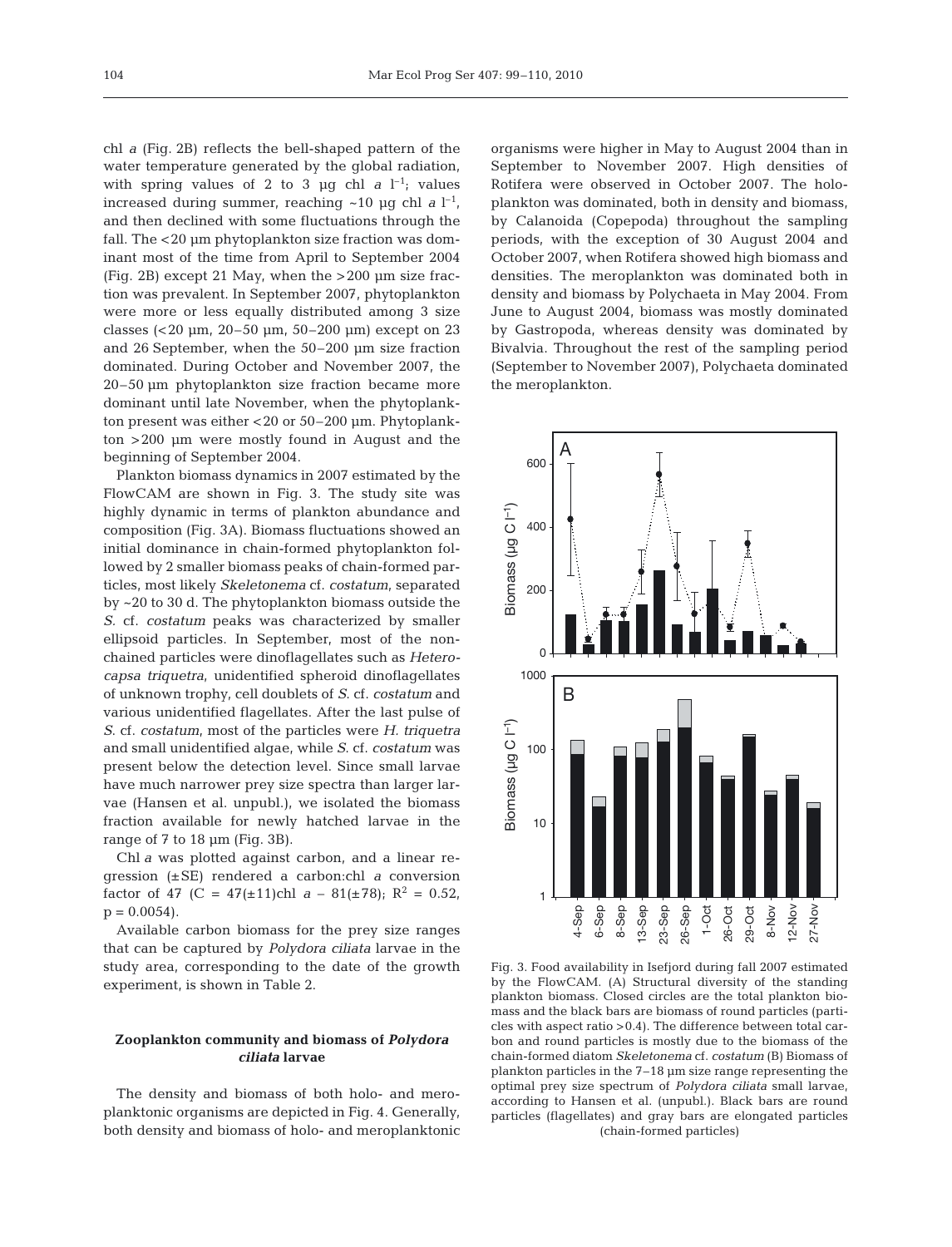Table 2. *Polydora ciliata*. Available carbon biomass for the prey size ranges that can be captured by *P. ciliata* larvae in the study area corresponding to date of the growth experiments. Phytoplankton biomass was calculated by fractioned chlorophyll *a* measurements and plankton community by FlowCam analysis. na: not available

| Year | Experiment       | Phytoplankton biomass<br>$(\mu q C l^{-1})$ |                | Plankton community<br>$(\mu g \, C \, l^{-1}, 7-18 \, \mu m)$ |
|------|------------------|---------------------------------------------|----------------|---------------------------------------------------------------|
|      |                  | $0 - 50 \mu m$                              | $<$ 20 $\mu$ m |                                                               |
| 2004 | May              | 117                                         | 99             | na                                                            |
| 2004 | Jun              | 153                                         | 149            | na                                                            |
| 2004 | Aug              | 290                                         | 274            | na                                                            |
| 2004 | Sep              | 276                                         | 249            | na                                                            |
| 2007 | Sep (initial)    | 238                                         | 113            | 89                                                            |
| 2007 | Sep (terminal 1) | 169                                         | 93             | 262                                                           |
| 2007 | Oct              | 256                                         | 119            | 95                                                            |
| 2007 | <b>Nov</b>       | 152                                         | 73             | 31                                                            |

The relative proportion of holo- and meroplankton biomass is shown in Fig. 5. The meroplankton represented more than 50% of the planktonic biomass on 7 out of 18 sampling days, more than 80% on 3 sampling days and more than 90% of the total biomass on 26 September 2007. Hence, meroplankton indeed episodically dominated the zooplankton community.

*Polydora ciliata* was the most dominant polychaete larvae; it constituted 20 to 100% (average: 71%; Fig. 6) of the total polychaete larval population and was found in densities from 0.03 larvae l –1 in late October (31 Oct) to 8.05 larvae l –1 in May (17 May). On average, *P. ciliata* represented 38.5% of the total meroplanktonic biomass.

#### **Growth experiments**

The 2-way ANOVA showed that there was interaction between time of the growth experiments and treatment  $(F = 12.69, p \ll 0.005)$ . This indicates

that the effect of added food on larval growth differed during the course of the year. Specific growth rates of *Polydora ciliata* larvae were higher when offered enriched food suspensions (Fig. 7). Based on multiple comparisons, larval growth was significantly different between treatments ( $p < 0.05$ ) in all experiments except in May and September 2004 ( $p \le 0.14$  and  $p \le 1$ ,



Fig. 4. Composition of the holoplankton and meroplankton in Isefjord, based on both abundance and biomass, for the 2 sampling periods in 2004 and 2007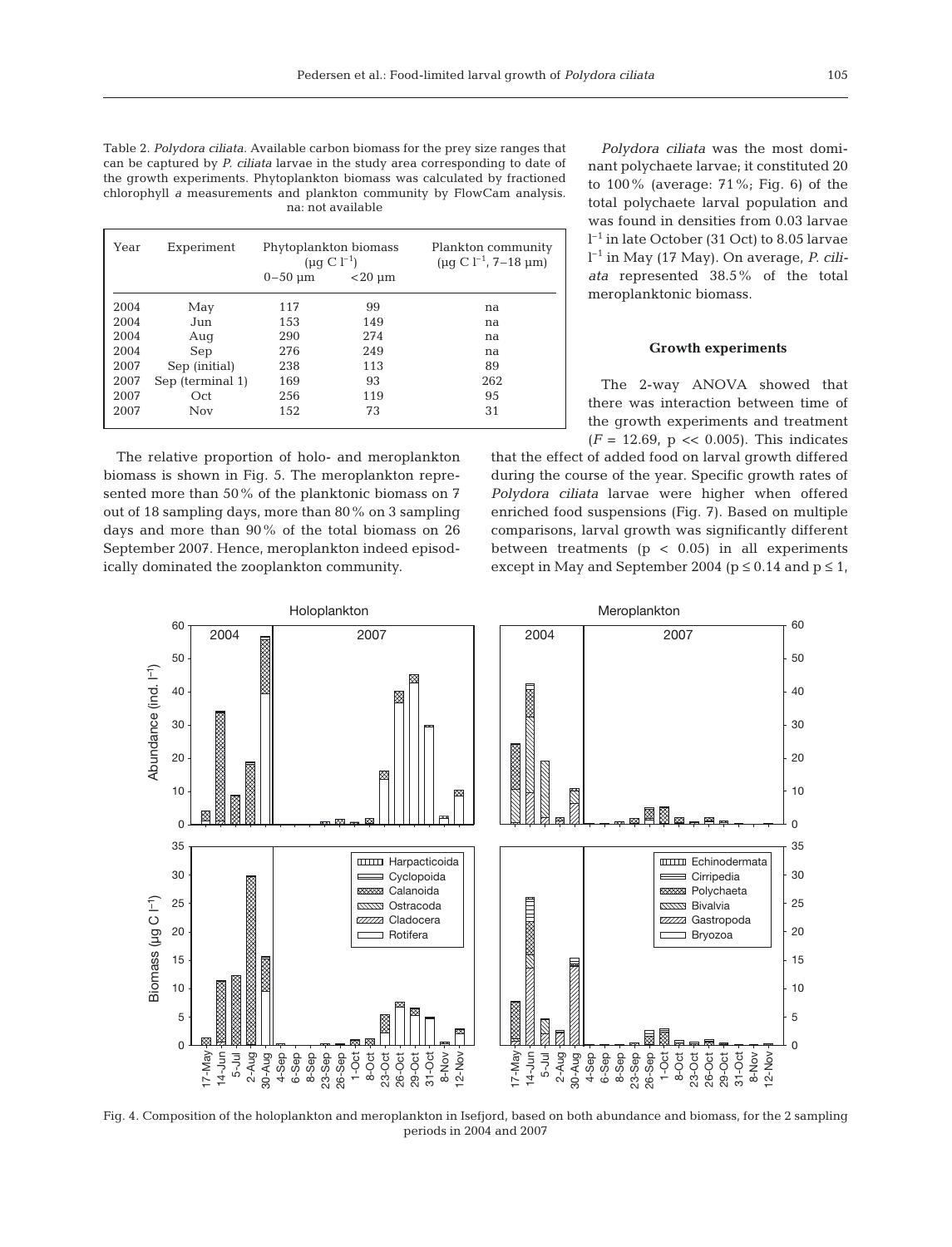

Fig. 5. Fraction of holoplankton (gray bars) and meroplankton (black bars) of the total zoo planktonic biomass in Isefjord for the 2 sampling periods in 2004 and 2007



Fig. 6. *Polydora ciliata*. Percentage *P. ciliata* (black bars) of the total polychaete larval biomass (grey bars) in Isefjord for the 2 sampling periods in 2004 and 2007

showed that there was no consistent effect of enrichment. For example, in 2007, there were no significant differences between the specific growth rates from the enriched experiments, while there were significant differences between many of the specific growth rates in natural food suspensions. Furthermore, there was no significant difference between the specific growth rate in natural food suspension in May 2004 and November 2007, but there was a significant effect of treatment in November 2007 in contrast to May 2004. The overall conclusion is that enrichment stimulated the specific growth rate of *P. ciliata* larvae.

Estimates of *Polydora ciliata* clearance in the experimental containers under natural food conditions were based upon the relationship between body length and maximum clearance rate from Hansen et al. (unpubl.). Maximum clearance ranged between 30.5 and 82.9% of bottle volume per day (Table 1). Using initial larvae length, the minimum clearance ranged between 11.5 and 57.1% of bottle volume per day (Table 1). The intermediate clearance was an average of the minimum and the maximum volume cleared and ranged from 21 to 68.6% (Table 1).

The number of setigers of newly hatched larvae (2 to 3 setigers) and the number of setigers of larvae ready for metamorphosis (17 setigers, according to Anger et al. 1986) were used to estimate the pelagic life span (Table 1) under natural and enriched food conditions. An average reduction of pelagic lifespan under optimal food conditions (i.e. enriched) as compared to natural food conditions was estimated to be as much as 19.6 d.

respectively). The September 2004 growth experiment was only based on 2 replicates for each treatment, which put some constrains on the interpretation of the statistical output. Average specific growth rates on natural food suspensions were  $\sim 0.10 \, \mathrm{d}^{-1}$ , 2-fold lower than that in enriched suspensions (average:  $\sim 0.21 \text{ d}^{-1}$ ). Larval survival was visually checked at the end of the incubation and we did not observe evident mortality in any treatment. The multiple comparisons also

#### **Estimated carbon demand**

The ECD of *Polydora ciliata* larval population for the different growth experiments is shown in Table 3, and ranged from 0.07 to 1.23 µg C  $l^{-1}$ . During the entire study period, the available carbon biomass (in relevant size fractions, Table 2) exceeded by several orders of magnitude the food requirements to support the maximum growth of the population (Table 3).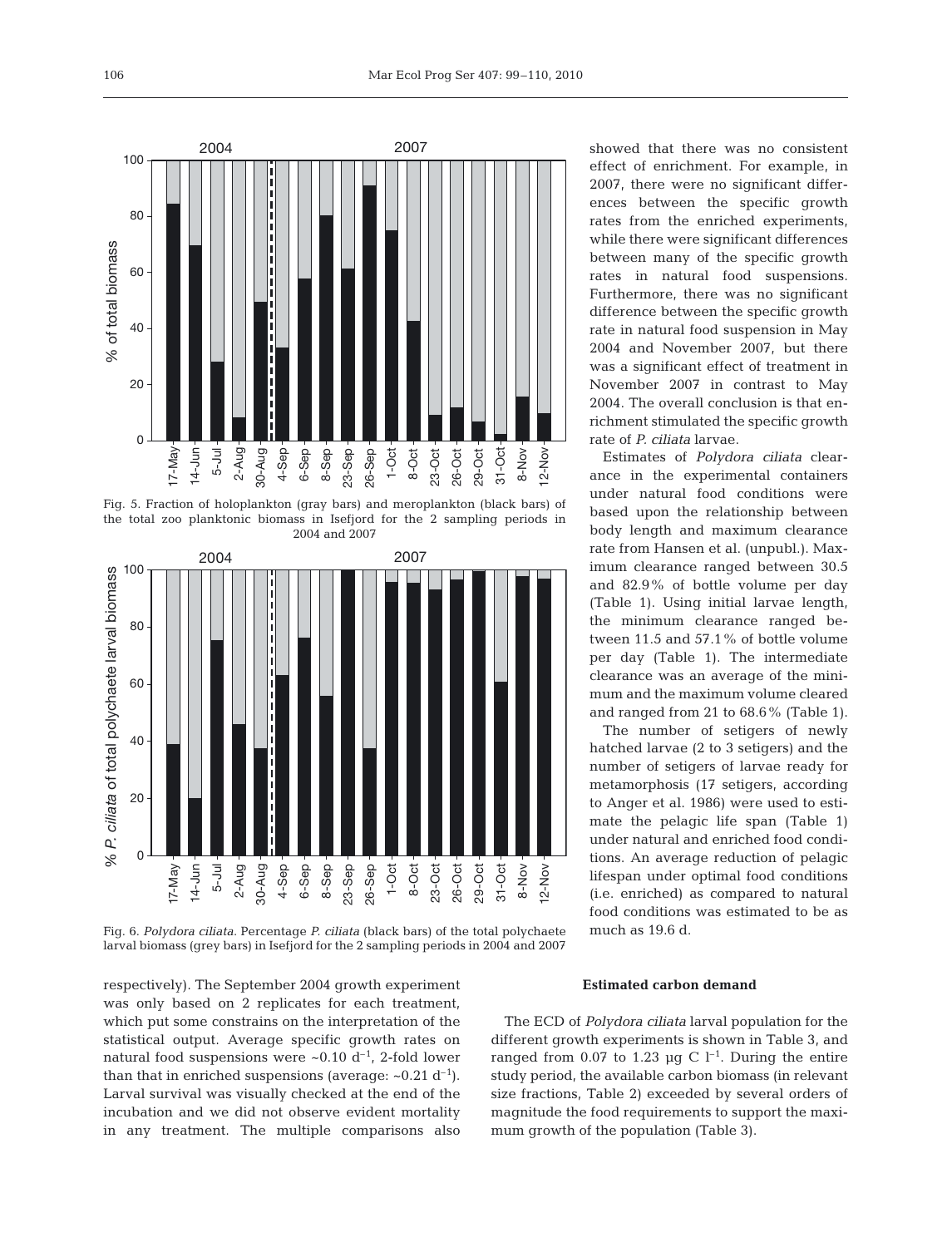

Fig. 7. *Polydora ciliata*. Specific growth rate (d–1, ±SD) of *P. ciliata* larvae in natural and enriched food suspensions in Isefjord for the 2 sampling periods in 2004 and 2007. N = 35 to 100 larvae per incubation bottle. \*Significant ( $p < 0.05$ ) difference between treatments

Table 3. *Polydora ciliata*. Estimated carbon demand (ECD) of *P. ciliata* based upon biomass of larval population and the specific growth rates in natural and enriched food suspensions (see Eq. 5). Trophic impact equals ECD (natural) as % of the plankton community biomass in the size fraction that can be grazed by larvae  $(0-50 \mu m)$ 

| Year | Experiment       |         | $ECD$ (µq C l <sup>-1</sup> ) | Trophic impact $(\%)$ |
|------|------------------|---------|-------------------------------|-----------------------|
|      |                  | Natural | Enriched                      | Natural               |
| 2004 | May              | 0.81    | 1.23                          | 0.69                  |
| 2004 | Jun              | 0.33    | 0.79                          | 0.21                  |
| 2004 | Aug              | 0.04    | 0.07                          | 0.01                  |
| 2004 | Sep              | 0.03    | 0.04                          | 0.01                  |
| 2007 | Sep (initial)    | 0.02    | 0.07                          | 0.01                  |
| 2007 | Sep (terminal 1) | 0.21    | 0.39                          | 0.12                  |
| 2007 | Sep (terminal 2) | 0.23    | 0.40                          | 0.14                  |
| 2007 | Oct              | 0.30    | 0.50                          | 0.13                  |
| 2007 | <b>Nov</b>       | 0.03    | 0.08                          | 0.02                  |

#### **DISCUSSION**

#### **Food availability and growth rate**

According to recent laboratory studies (Almeda et al. 2009), maximum growth rates of *Polydora ciliata* larvae are reached, with optimal food size, at food concentrations ranging from 1410 to 2510 µg C  $l^{-1}$  depending on larval size. During the present study periods, the phytoplankton concentrations were always lower than these critical food levels. Moreover, if we consider the size fraction of plankton that can be effectively captured by larvae, the available carbon biomass is one order of magnitude lower than the critical food levels observed in the laboratory. Therefore, *P. ciliata* may not grow at their maximum rates at the Isefjord study site, which is a typical example of a Danish estuary. Considering the typical food concentration of Danish estuaries around the year (Conley et al. 2000), one can extrapolate these findings to other Danish coastal environments and to the remaining part of the year. Since newly hatched larvae only ingest a rather narrow prey size between 7 and 18 µm ESD (Hansen et al. unpubl.), recruitment of larger individuals is limited to the availability of particles within this size range. That is, at periods such as 26 September 2007, when we recorded the highest phytoplankton biomass, the particle window between 7 and 18 µm ESD only reached 480 µg C  $l^{-1}$ , which is close to one-fifth of the required biomass for maximum growth by the early larval stage.

## **Growth with natural vs. enriched food suspensions**

The larval specific growth patterns between the 2 years were obviously different (Fig. 7). In 2004, specific growth in natural food suspensions fluctuated more than it did in 2007, and growth in the enriched food suspensions steadily increased during 2004, whereas it was more similar and high throughout 2007. Environmental characteristics varied between the 2 years: temperature development was very different, salinity was much lower in 2007 and available food steadily increased during 2004 and was more constant during 2007. Since

growth incubations were performed at constant temperature in the laboratory both years, temperature most likely cannot explain the observed larval growth differences. Differences in salinity were presumably not the cause either, since *Polydora ciliata* is a welladapted euryhaline species. The effect of food availability, however, may be reflected in the basic physiological condition of the larval populations. A gradual change in food concentration was reflected in a steady growth increase during 2004 for both natural and enriched food suspensions (except for the September experiment). It is more difficult, based on food availability, to explain the growth pattern observed in 2007. Therefore, the different growth patterns in both 2004 and 2007 could be due to a combination of the effects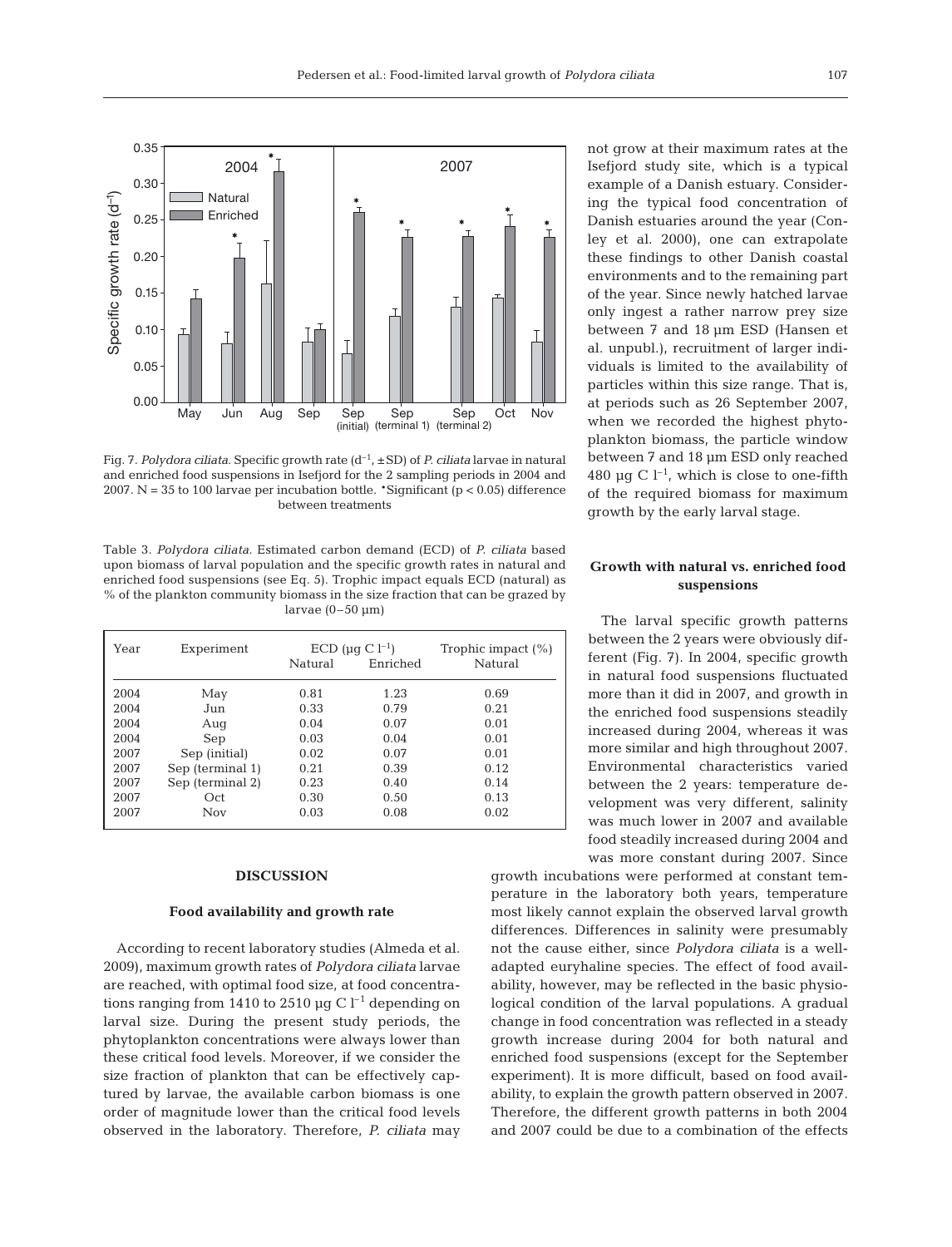of these environmental variables, or another factor altogether.

Specific growth rates of larvae reared on natural and enriched food suspensions indicated that larvae were not growing at their maximum rates in nature. Maximum growth rates observed in the enrichment treatments were similar to maximum growth rates of larvae observed under food satiating conditions in the laboratory (Almeda et al. 2009). However, artifacts from laboratory bottle incubation conditions are possible, e.g. the decline in food concentration during the 2 d between the water changes. The estimated clearances shown in Table 1 indicate that the larvae in 2 of the growth experiments (September initial and terminal 1 2007) could have experienced starvation through the whole experiment since the percent bottle volume cleared based upon the initial length was above 50% (57.1 and 54.3%, respectively). Furthermore, some larvae in 4 of the 9 growth experiments (May 2004 and September initial, September terminal 1 and October 2007) may have experienced starvation at the end of the experiment. But if one compares September terminal 1 and 2 (Fig. 7), there was only a slight difference in growth rates in natural food suspension. Moreover, growth rates in natural food suspensions in experiments with high larval densities (e.g. September initial and terminal 1 2007) were not different to those in experiments with low larval density (e.g. November 2007). Therefore, an eventual crowding effect cannot explain the differences in growth between treatments, and the depletion of food in the experimental containers was expected to be minimally important. Hence we conclude that the observed differences in growth between treatments are not due to the depletion of food between the water changes.

In addition to food quantity, food nutritional quality may influence larval growth rates of *Polydora ciliata*. The copepod *Temora longicornis* fed on *Skeletonema* cf. *costatum* at rates comparable to feeding rates on *Rhodomonas salina* in the laboratory. However, the copepod egg production and somatic growth was significantly reduced compared to controls fed with *R. salina* (Dutz et al. 2008). There is growing evidence that diatoms including *S.* cf. *costatum* contain biomolecules aimed at defending the algae against predation (Pohnert et al. 2002, Pohnert 2005) and it is very likely that the increased growth in the *R. salina* treatments by *P. ciliata* larvae is a result of improved food quality. But to answer such question we need a thorough analysis of phytoplankton growth and nutritional status as well as other factors influencing the functional food limitation and potential active food selection of meroplanktonic organisms.

Comparing the specific growth rates in both natural and enriched food suspensions, the time required to

reach metamorphosis was greatly reduced when excess food was offered (Table 1). Enriching the available food resulted in an average reduction of the pelagic life span of 19.6 d, corresponding to a 47.6% reduction on average. On the one hand, this reduces the dispersal ratio of the propagules; on the other hand, it potentially reduces larval mortality and thereby increases benthic recruitment of *Polydora ciliata* larvae.

#### **Energetic carbon demand and trophic significance**

The available carbon was enough to support the food demand considering the food requirements (ECD) of *Polydora ciliata*. However, these larvae were not able to grow at maximum growth rates at *in situ* food concentrations. This suggests a low feeding efficiency and, hence, that the food limitation of larvae is functional. The food requirements of *Polydora ciliata* larvae constituted only negligible fractions of the standing stock of primary producers; therefore, the *P. ciliata* population had a very slight effect on the plankton community (low trophic impact, <1%, on total primary producers in energetic requirements, see Table 3). The daily food requirements (ECD) of the *Polydora ciliata* population corresponds well with the finding of Hansen et al. (1999) in a Greenlandic study, where meroplankton (mainly bivalves and gastropods) daily ingested just 0.12 µg C  $l^{-1}$ , equivalent to 0.32% of the average phytoplankton biomass.

The trophic impacts as well as the bottom-up control exerted by microzooplankton are more important factors controlling phytoplankton communities. However, larval grazing pressure on protozoans (Hansen et al. unpubl.) and associated cascading trophic effects could be a key factor structuring the planktonic microbial assemblage in coastal areas during periods with high larval abundances. This trophic interaction remains to be studied quantitatively.

Meroplankton, including polychaete larvae, is an important fraction of mesozooplankton, even periodically exceeding that of holoplankton in boreal estuaries (Blanner 1982, Hansen et al. 2002, present study). The trophic impact of other meroplanktonic larvae has been reported in Isefjord previously by Jørgensen (1981), where, based on ECD, a cohort of bivalve larvae (*Mytilus edulis)* daily cleared 40 to 50% of the surrounding water mass for small particles (probably flagellates). Although more information about the trophic impact of meroplankton on microbial assemblages is required, meroplanktonic larvae potentially play an important trophic role in terms of both their direct control of the microbial community and as a source of cascading effects in the microbial plankton food web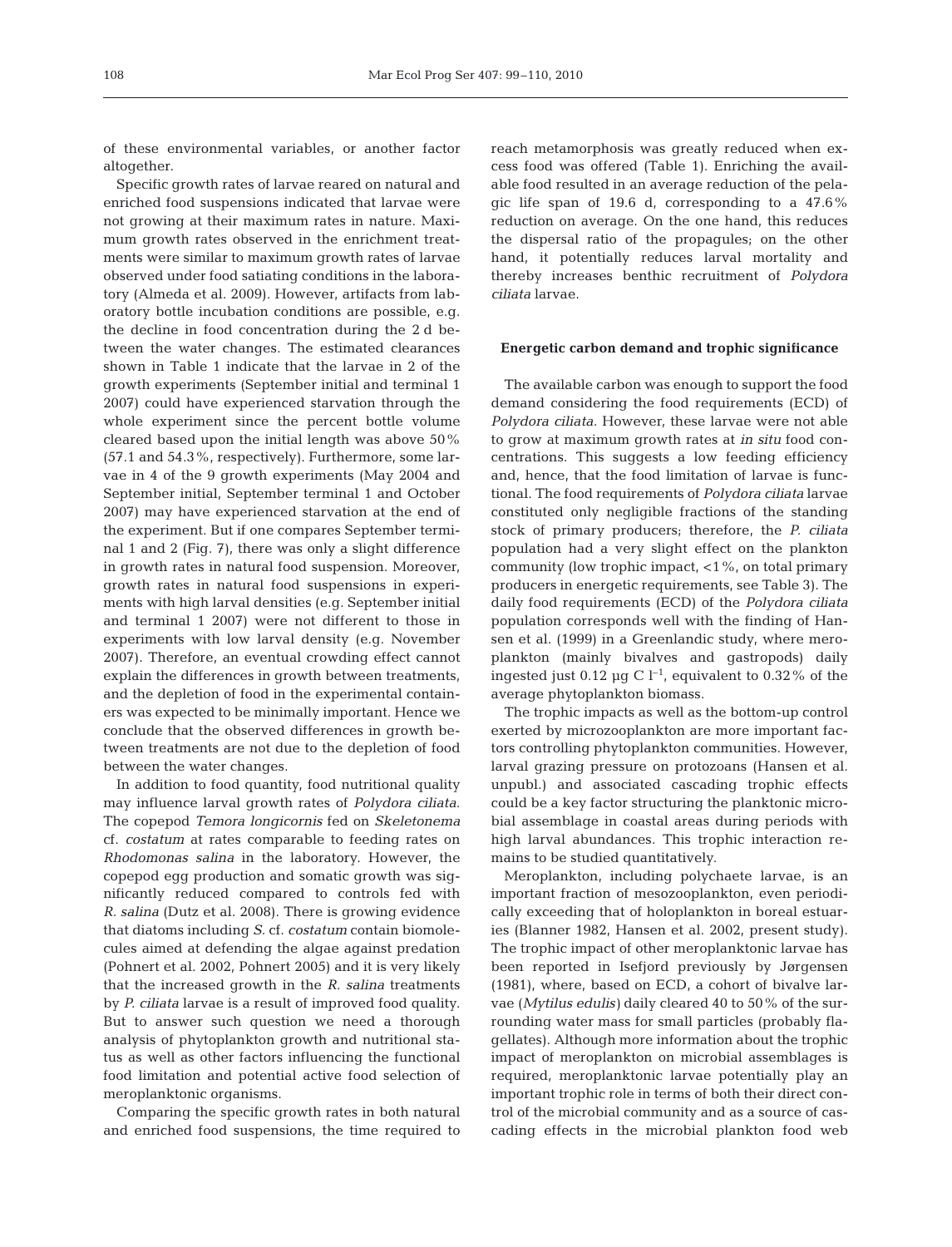(Martin et al. 1996). Hence we propose that meroplanktonic larvae need more attention in terms of future research and as key components structuring the planktonic microbial assemblage in boreal coastal waters.

#### **CONCLUSIONS**

functionally food limited regardless of the time of year (i.e. even during the productive part of the year), even though they inhabit a heavily eutrophic estuary. Foodlimited growth appears to be a general premise for boreal planktotrophic meroplankton (Burckhardt et al. 1997, Hansen 1999, Hansen et al. 2002, Petersen et al. 2002). The ecological consequences of growth-limited larvae could lead to a less fit juvenile population and poor post-metamorphic performance (Pechenik et al. 1996, McEdwards & Qian 2001). The juvenile stage for benthic marine invertebrates is a vulnerable stage in the life cycle, and high mortality rates are often observed (Gosselin & Qian 1997, Pedersen et al. 2008). This could be due to carry-over effects from the nutritional condition of the recruits, the larvae.

*Acknowledgements.* This work is based on research performed at Roskilde University's field station Søminestationen. We thank T. F. Sørensen and G. Drillet for assistance in the field, A. B. Faarborg and B. Søborg for chlorophyll measurements, E. M. Pedersen, K. T. Jensen and A. Winding for comments on earlier versions of the manuscript, and A. M. Palmkvist and G. Banta for statistical assistance. This project was supported by the Danish National Science Research Council (grant no. 272-07-0485) to B.W.H., an instrument grant to DTU AQUA supported by the VELUX foundation to H.H.J. and by a mobility grant to R.A. from the Spanish Ministry of Education and Science.

#### LITERATURE CITED

- Almeda R, Pedersen TM, Jakobsen HH, Alcaraz A, Calbet A, ➤ Hansen BW (2009) Feeding and growth kinetics of the planktotrophic larvae of the spionid polychaete *Polydora ciliata* (Johnston). J Exp Mar Biol Ecol 382:61–68
- ▶ Anger K, Anger V, Hagmeier E (1986) Laboratory studies on larval growth of *Polydora ligni*, *Polydora ciliata*, and *Pygospio elegans* (Polychaeta, Spionidae). Helgol Meeresunters 40:377–395
	- Blanner P (1982) Composition and seasonal variation of the zooplankton in the Limfjord (Denmark) during 1973–1974. Ophelia 21:1–40
- ► Burckhardt R, Schumann R, Bochert R (1997) Feeding biology of the pelagic larvae of *Marenzelleria* cf. *viridis* (Polychaeta: Spionidae) from the Baltic Sea. Aquat Ecol 31: 149–162
- Conley DJ, Kaas H, Møhlenberg F, Rasmussen B, Windolf J ➤ (2000) Characteristics of Danish estuaries. Estuaries 23: 820–837
- Dutz J, Koski M, Jonasdottir SH (2008) Copepod reproduction is unaffected by diatom aldehydes or lipid composition. Limnol Oceanogr 53:225–235
- ► Eckert GL (1995) A novel larval feeding strategy of the tropical sand dollar, *Encope michelili* (Agassiz): adaption to food limitation and an evolutionary link between planktotrophy and lecithotrophy. J Exp Mar Biol Ecol 187:103–128
	- Fenaux L, Strathmann MF, Strathmann RR (1994) Five tests of food-limited growth of larvae in coastal waters by comparisons of rates of development and form of echinoplutei. Limnol Oceanogr 39:84–98
- The planktotrophic larvae of *Polydora ciliata* are ► Fotel FL, Jensen NJ, Wittrup L, Hansen BW (1999) *In situ* and laboratory growth by a population of blue mussel larvae (*Mytilus edulis* L.) from a Danish embayment, Knebel Vig. J Exp Mar Biol Ecol 233:213–230
	- ► Gosselin LA, Qian PY (1997) Juvenile mortality in benthic marine invertebrates. Mar Ecol Prog Ser 146:265–282
	- ► Hansen B (1991) Feeding behaviour in larvae of the opisthobranch *Philine aperta*. II. Food size spectra and particle selectivity in relation to larval behaviour and morphology of the velar structures. Mar Biol 111:263–270
	- ► Hansen B (1993) Aspects of feeding, growth and stage development by trochophora larvae of the boreal polychaete *Mediomastus fragile* (Rasmussen) (Capitellidae). J Exp Mar Biol Ecol 166:273–288
	- ► Hansen BW (1999) Cohort growth of planktotrophic polychaete larvae — are they food limited? Mar Ecol Prog Ser 178:109–119
	- ► Hansen BW, Nielsen TG, Levinsen H (1999) Plankton community structure and carbon cycling on the western coast of Greenland during the stratified summer situation. III. Mesozooplankton. Aquat Microb Ecol 16:233–249
		- Hansen BW, Stenalt E, Petersen JK, Ellegaard C (2002) Invertebrate re-colonisation in Mariager Fjord (Denmark) after a severe hypoxia. I. Zooplankton and settlement. Ophelia 56:197–213
	- ► Huntley M, Boyd C (1984) Food-limited growth of marine zooplankton. Am Nat 124:455–478
		- Jespersen AM, Christoffersen K (1987) Measurements of chlorophyll *a* from phytoplankton using ethanol as extraction solvent. Arch Hydrobiol 109:445–454
		- Jørgensen CB (1981) Mortality, growth and grazing impact of a cohort of bivalve larvae, *Mytilus edulis* L. Ophelia 20: 185–192
	- ► Martin D, Pinedo S, Sardá R (1996) Grazing by meroplanktonic polychaete larvae may help to control nanoplankton in the NW Mediterranean littoral: *in situ* experimental evidence. Mar Ecol Prog Ser 143:239–246
		- McEdward LR, Qian PY (2001) Effects of the duration and timing of starvation during larval life on the metamorphosis and initial juvenile size of the polychaete *Hydroides elegans* (Haswell). J Exp Mar Biol Ecol 261:185–197
		- Montagnes DJS, Berges JA, Harrison PJ, Taylor FJR (1994) Estimating carbon, nitrogen, protein, and chlorophyll *a* from volume in marine phytoplankton. Limnol Oceanogr 39:1044–1060
		- Nielsen TG, Ottosen LDM, Hansen BW (2007) Structure and function of the pelagic ecosystem in Young Sound, NE Greenland. In: Rysgaard S, Glud RN (eds) Carbon cycling in Arctic marine ecosystems: case study Young Sound. BioScience 58:87–207
		- Olson RR, Olson MH (1989) Food limitation of planktotrophic marine invertebrate larvae: Does it control recruitment success? Annu Rev Ecol Syst 20:225–247
	- ▶ Paulay G, Boring L, Strathmann RR (1985) Food limited growth and development of larvae: experiments with natural sea water. J Exp Mar Biol Ecol 93:1–10